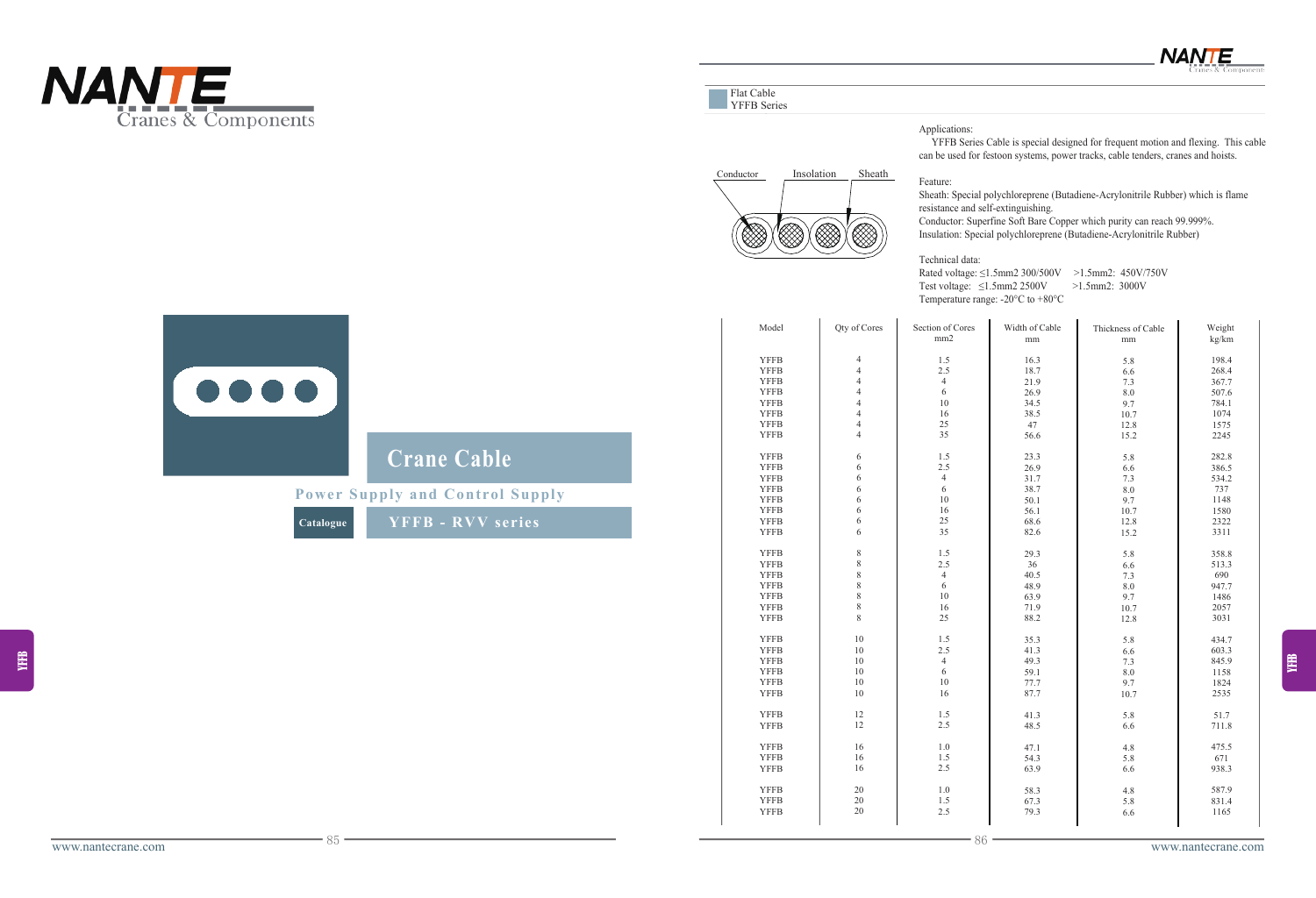### Applications:

 RVV1/RVV2 Series Pendent Cable with one or two steel wire is special designed for pendent control which is tensile resistance and long service life.

#### Feature:

Sheath: Special Polychloreprene (Butadiene-Acrylonitrile Rubber) which is flame resistance and self-extinguishing Filled Conductor: Superfine Soft Bare Copper which purity can reach 99.999%. Insulation: Special Polychloreprene (Butadiene-Acrylonitrile Rubber) which is Oil and flame resistance and self-extinguishing

#### Technical data:

# NANTE

#### **Pendant Control Cable** RVV Series

Rated voltage: ≤1.5mm2 300/500V >1.5mm2: 450V/750V Test voltage: ≤1.5mm2 2500V >1.5mm2: 3000V Temperature range: -20°C to +80°C Note: RVV1 is cable with one steel wire and RVV2 is cable with 2 steel wires. Applications:

 NANTE RVV Series is special designed for crane power supply, which is flame resistance and self-extinguishing

Feature:

Sheath: Enhanced Polyvinyl Chloride which is flame resistance and self-extinguishing

Conductor: Superfine Soft Bare Copper which purity can reach 99.999%. Insulation: Enhanced Polyvinyl Chloride which is Oil and flame resistance and self-extinguishing

T,  $\mathbb N$ 

Technical data: Rated voltage: ≤1.5mm2 300/500V >1.5mm2: 450V/750V Test voltage: ≤1.5mm2 2500V >1.5mm2: 3000V Temperature range: -20°C to +80°C

Round Power Cable RVV Series

| Model                             | Qty of Cores * Section of Cores    | Rated Voltage        | Outer Dimensionr           | Weight                 |                      |                                 |               |                  |         |
|-----------------------------------|------------------------------------|----------------------|----------------------------|------------------------|----------------------|---------------------------------|---------------|------------------|---------|
|                                   | mm <sup>2</sup>                    |                      | (mm)                       | (kg/km)                | Model                | Qty of Cores * Section of Cores | Rated Voltage | Outer Dimensionr | Weight  |
| RVV1/RVV2                         | $4\times1.5$                       | 300/500V             | 14.0 / 18.4                | 193 / 203              |                      | mm <sup>2</sup>                 |               | (mm)             | (kg/km) |
| RVV1/RVV2                         | $4 \times 2.5$                     | 300/500V             | 16.6 / 20.9                | 279 / 326              | <b>RVV</b>           | $2\times1.5$                    | 300/500V      | 7.8              | 76      |
|                                   |                                    |                      |                            |                        | <b>RVV</b>           |                                 | 300/500V      |                  | 115     |
| RVV1 / RVV2                       | $5\times1.5$                       | 300/500V             | 15.0 / 19.3                | 227/265                |                      | $2\times2.5$                    |               | 9.6              |         |
| RVV1 / RVV2                       | $5\times2.5$                       | 300/500V             | 17.9 / 22.2                | 331/379                |                      |                                 |               |                  |         |
|                                   |                                    |                      |                            |                        | <b>RVV</b>           | $3\times1.5$                    | 300/500V      | 8.5              | 105     |
| RVV1 / RVV2                       | $6\times1.5$                       | 300/500V             | 16.1 / 20.4                | 264 / 303              | <b>RVV</b>           | $3\times2.5$                    | 300/500V      | 10.1             | 157     |
| RVV1 / RVV2                       | $6\times2.5$                       | 300/500V             | 21.4 / 27.9                | 395 / 454              |                      |                                 |               |                  |         |
| RVV1 / RVV2                       | $8\times1.5$                       | 300/500V             | 19.3 / 25.8                | 346/411                | <b>RVV</b>           | $4\times2.5$                    | 300/500V      | 10.9             | 197     |
| RVV1 / RVV2                       | $8\times2.5$                       | 300/500V             | 22.8 / 29.3                | 501 / 578              |                      |                                 |               |                  |         |
|                                   |                                    |                      |                            |                        | $\operatorname{RVV}$ | $4\times4$                      | 300/500V      | 12.8             | 284     |
| RVV1 / RVV2                       | $10\times 0.75$                    | 300/500V             | 17.5 / 22.9                | 265 / 308              |                      |                                 |               |                  |         |
| RVV1 / RVV2                       | $10\times1.5$                      | 300/500V             | 21.8 / 28.3                | 444 / 520              | <b>RVV</b>           | $4\times6$                      | 300/500V      | 15.2             | 375     |
| RVV1 / RVV2                       | $10\times2.5$                      | 300/500V             | 25.9 / 32.4                | 641 / 736              |                      |                                 |               |                  |         |
|                                   |                                    |                      |                            |                        | <b>RVV</b>           | $4 \times 10$                   | 300/500V      | 19               | 661     |
| RVV1 / RVV2                       | $12\times0.75$                     | 300/500V             | 17.9 / 23.3<br>22.3 / 28.8 | 291 / 333<br>491 / 564 |                      |                                 |               |                  |         |
| RVV1 / RVV2<br>RVV1 / RVV2        | $12 \times 1.5$<br>$12 \times 2.5$ | 300/500V<br>300/500V | 26.6 / 33.1                | 836 / 810              | <b>RVV</b>           | $4\times16$                     | 300/500V      | 21.6             | 929     |
|                                   |                                    |                      |                            |                        |                      |                                 |               |                  |         |
| RVV1 / RVV2                       | $14 \times 0.75$                   | 300/500V             | 18.6 / 24.0                | 324 / 366              | <b>RVV</b>           | $4 \times 25$                   | 300/500V      | 27.2             | 1443    |
| RVV1 / RVV2                       | $14\times1.5$                      | 300/500V             | 23.2 / 29.7                | 549 / 621              | <b>RVV</b>           | $4\times35$                     | 300/500V      | 31.5             | 1837    |
| RVV1 / RVV2                       | $14\times2.5$                      | 300/500V             | 27.8 / 34.3                | 836 / 925              |                      |                                 |               |                  |         |
| RVV1 / RVV2                       | $16 \times 0.75$                   | 300/500V             | 19.3 / 24.8                | 360 / 402              | <b>RVV</b>           | $4 \times 50$                   | 600/1000V     | 36.6             | 2557    |
| RVV1 / RVV2                       | $16 \times 1.5$                    | 300/500V             | 24.2 / 30.7                | 611/684                | <b>RVV</b>           | $4\times 70$                    | 600/1000V     | 40.8             | 3403    |
| RVV1 / RVV2                       | $16 \times 2.5$                    | 300/500V             | 29.1 / 35.6                | 934 / 1025             |                      |                                 |               |                  |         |
|                                   |                                    |                      |                            |                        | <b>RVV</b>           | $4\times 75$                    | 600/1000V     | 41.3             | 3584    |
| RVV1 / RVV2                       | $18 \times 0.75$                   | 300/500V             | 21.2 / 27.7                | 418 / 481              | <b>RVV</b>           | $4\times 95$                    | 600/1000V     | 46.6             | 4540    |
| RVV1 / RVV2                       | $18\times1.5$                      | 300/500V             | 25.2 / 31.7                | 676 / 749              |                      |                                 |               |                  |         |
| RVV1 / RVV2                       | $18\times2.5$                      | 300/500V             | 30.5 / 37.0                | 1038 / 1130            |                      |                                 |               |                  |         |
|                                   |                                    |                      |                            |                        | <b>RVV</b>           | $7\times1.5$                    | 300/500V      | 11.4             | 218     |
| RVV1 / RVV2                       | $20 \times 0.75$                   | 300/500V             | 21.6 / 28.1                | 446 / 508              | <b>RVV</b>           | $7\times2.5$                    | 300/500V      | 13.4             | 319     |
| RVV1 / RVV2                       | $20\times1.5$                      | 300/500V             | 25.8 / 32.3                | 725 / 796              | $\operatorname{RVV}$ | $7\times4$                      | 300/500V      | 15.6             | 447     |
| $\mathrm{RVV}1$ / $\mathrm{RVV}2$ | $20 \times 2.5$                    | 300/500V             | 31.2 / 37.7                | 1115 / 1203            |                      |                                 |               |                  |         |
|                                   |                                    | O7                   |                            |                        |                      |                                 | $00 -$        |                  |         |

RVV1/RVV2

![](_page_1_Picture_16.jpeg)

![](_page_1_Figure_2.jpeg)

# Conductor Mesh Sheath